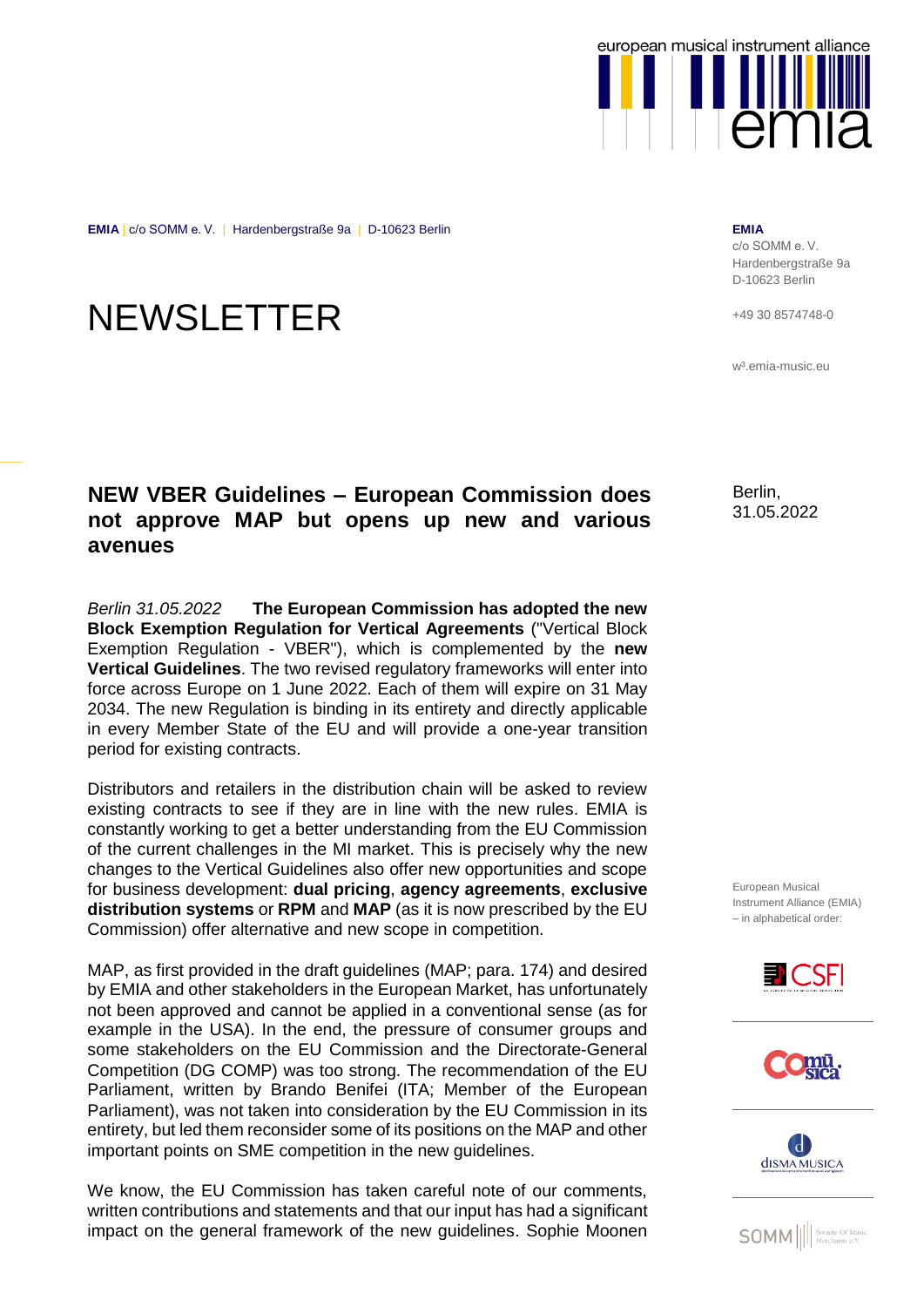SEITE 2

(Head of Unit - A1 Antitrust case support and policy / Directorate-General for Competition) informed us in a personal letter, days before the final adoption, that new guidelines would be introduced which would make the previous ones more flexible and possibly also opens up new and various avenues for our industry and sector. Therefore, it is exciting to see a MAP appear in the new guidelines that needs our attention. In detail, a MAP is mentioned in the new VBER guidelines:

**'***A minimum resale price or MAP can be used to prevent a particular distributor from using the product of a supplier as a loss leader. Where a distributor regularly resells a product below the wholesale price, this can damage the brand image of the product and, over time, reduce overall demand for the product and undermine the supplier's incentives to invest in quality and brand image. In that case, preventing that distributor from selling below the wholesale price, by imposing on it a targeted minimum resale price or MAP may be considered on balance pro-competitive.***'**

Source: Guidelines on vertical restraints (para 197 (c))

In addition, **RPM (resale price maintenance) or MAP (minimum advertised price) will be allowed in exceptional cases if they have an overall pro-competitive effect**.

For example:

- **As part of a temporary pricing campaign to support a new product launch where there are no realistic and less restrictive alternative means of incentivizing the resellers to promote the product.**
- **As part of a coordinated short-term low-price campaign, in particular, where the supplier applies a uniform distribution format across its retailer network.**
- **To protect retailers that make investments in additional presales services in order to be able to sell and demonstrate complex products from free-riding by others.**

The thresholds of the new guidelines for these potential MAP exemptions are high, and it still carries significant uncertainty and potentially high risk. Now each EU Member State will have to go deeper into the new rules and figure out how to enforce them without running into legal problems. EMIA will screen some of these aspects, which will then have to be officially verified and confirmed by national and local authorities as well as legal counsel.

At this point we can certainly say, that the European Commission has finally taken a much more pragmatic stance on the MAP which is very encouraging and as the scope of these potential exemptions (and the attitude of the national competition authorities) become clearer, we can certainly expect to see more and more European companies following and adopting these new guidelines.

European Musical Instrument Alliance (EMIA) – in alphabetical order:









**SOMM** <u>*Merchants e.V.*</u>